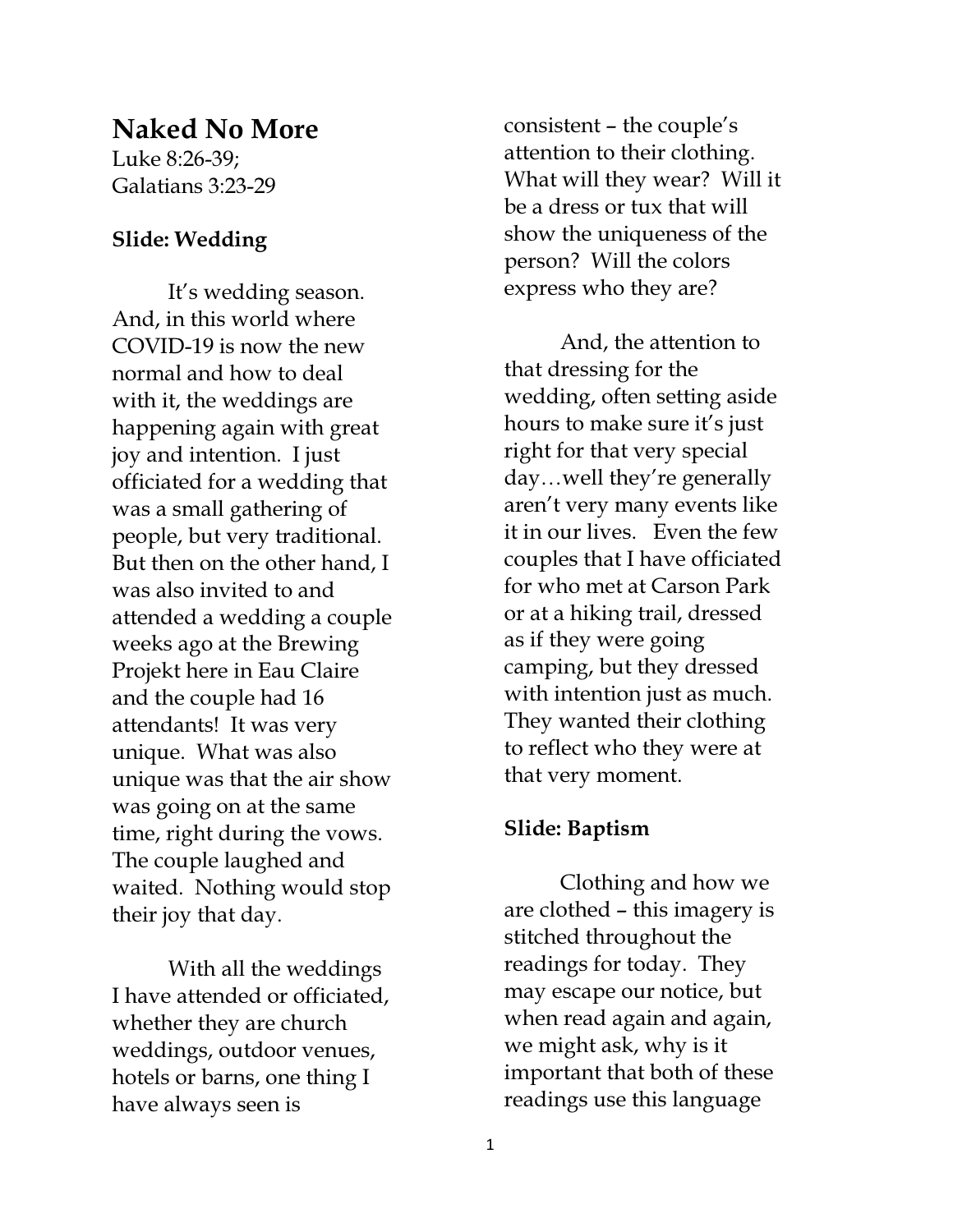of being clothed? Why does the Apostle Paul talk about being clothed in Christ in this reading from Galatians? Did you notice that statement in the Galatians reading? He says the following: "As many of you as were baptized into Christ have clothed yourselves with Christ."

And, this isn't the only place in his letters where he says this. He says it again in 2nd Corinthians chapter 5 where he speaks of having heavenly clothing; and again in Colossians chapter 3, we are instructed to be clothed in compassion, kindness, humility, gentleness and patience.

And, in the Gospel reading for today, it should not escape our notice that the man who is healed from a vast number of demons is found by the town after the healing to be clothed and in his right mind. Who gave him the clothing? Did Jesus give it to him? The image of clothing is significant here, it has intentionality, so what

does it mean when we hear this symbolism in the Bible?

The early church when hearing these words about clothing oneself or putting on Christ would immediately know that both Luke and Paul likely referring to Holy Baptism. Early on in the life of the church, those who prepared for baptism went into the water naked, were baptized in the name of the Triune God, renounced the forces of evil and then had a white robe placed upon them as they came out of the water.

The white robe symbolized taking off the power of sin and evil in the world and putting on Christ. To this day, the remnant can be seen in the wearing of white robes or albs by pastors, deacons, acolytes and assistants during worship. The white robe is also recommended to be worn by the newly baptized as they are brought to the font. So, you see, there is a method to this madness of wearing white even on a hot day. It is a very important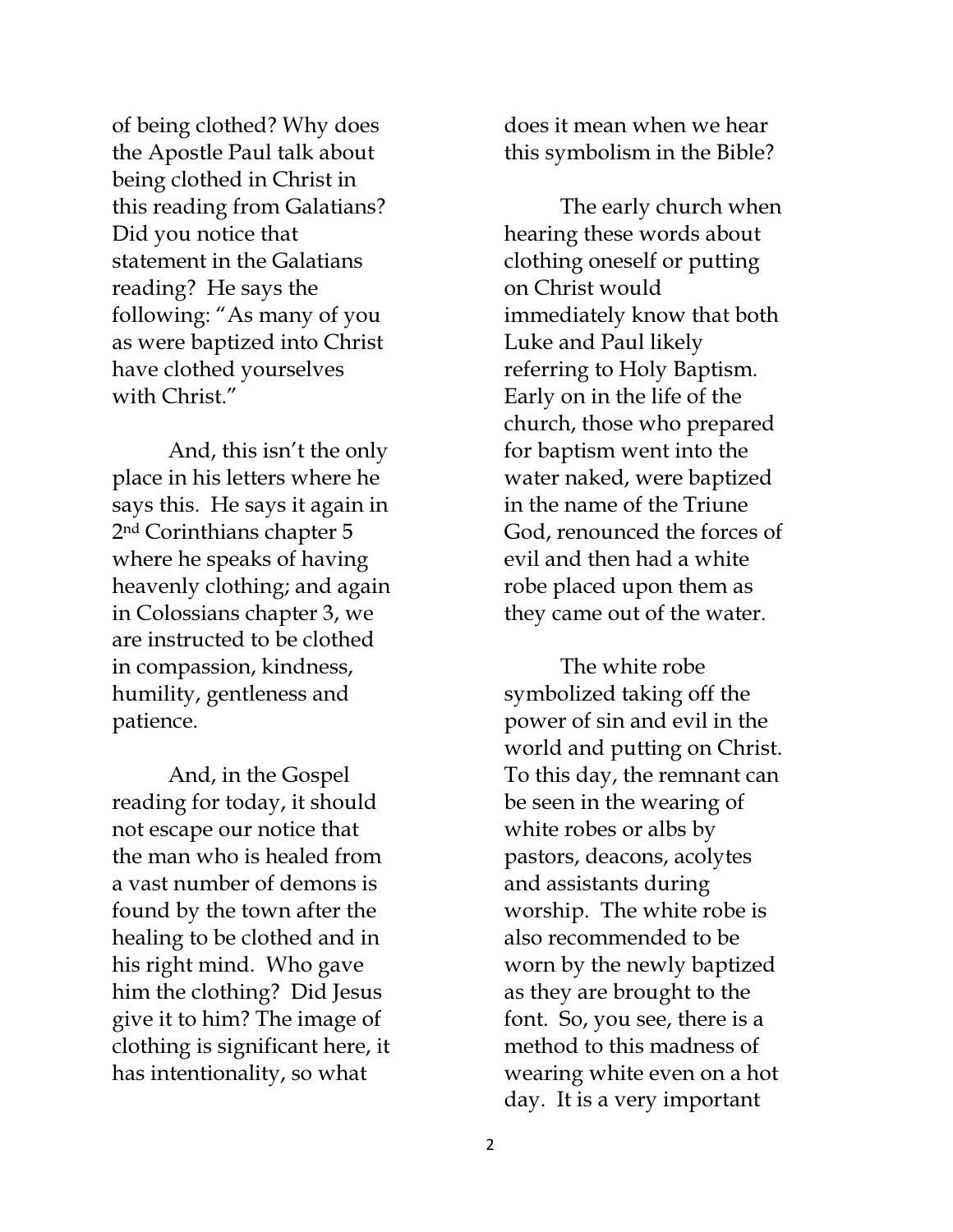symbol of the garment we all put on in Christ.

Putting on Christ is something that we as believers and followers of Jesus acknowledge at Holy Baptism. When anyone is baptized, they "put on Christ and his salvation". This isn't just a nice symbolic idea. Baptism isn't simply a naming ritual, or an initiation into something. It isn't only the start of as calling from God into our lives of faith.

Of course, it is all those things, but more importantly, it is also putting on the power and promise of Christ to work on our very own symbolic "demons" and with Christ, to make us whole when we are broken, to root out the death dealing ways in which we live. Now, when I say demons, I mean the many ways we suffer throughout our lives either imposed upon us or imposed by us. These are ways that often separate us from Christ and from each other.

For each of us, like it was for the man who suffered from a legion of demons, we all struggle with our own problem of sin and our own sufferings. Look at the world around us. 49 million people are food insecure because of Russia's war, because of the scorching heat of climate change, and because of supply line interruption during this pandemic. And, that's just in other countries. Here, we have similar problems but we also have complexities of a political nature, where people demonize the other, where we cannot have conversations even about race without intense polarization; where many may suffer a pandemic economy.

Add to this our own personal demons that of addiction, health concerns, family dysfunction, and whatever paralyzed state of hopelessness we enter into because of it. We need to know that we have something, SOMEONE more powerful than any of those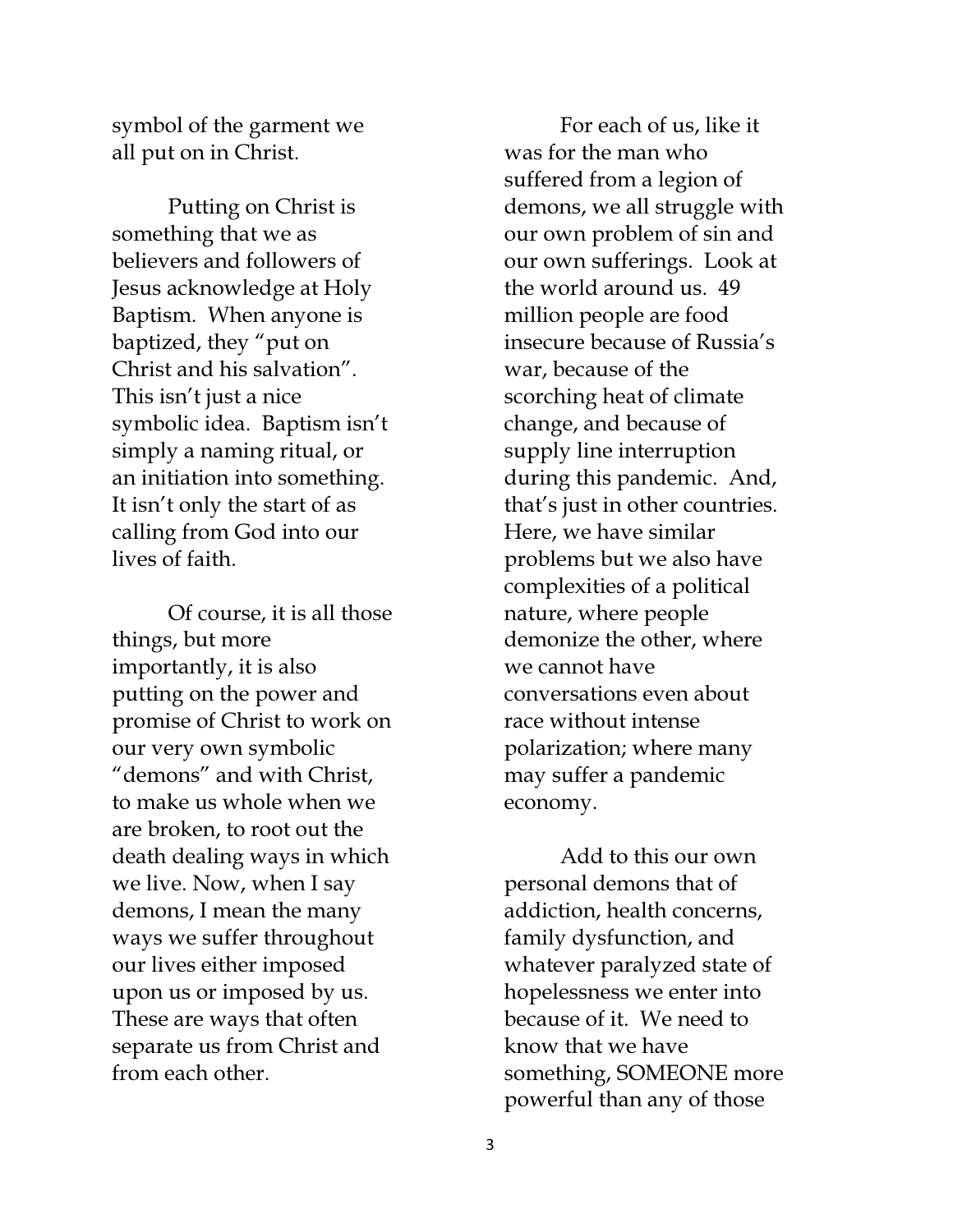powers in our world, for indeed, they are a legion, they are many, and they strip us naked and make us believe that we cannot overcome them. That is a lie. The arc of God's justice always bends towards the liberation and sanctity of all even when it seems hidden from us.

I think this is important for us to say in today's world, right now, and out of this Gospel story from today. Just look at how unwelcome Jesus was when he came to visit this town, when after healing this man, the town was afraid. They had grown used to the status quo of this man's demons and his chains. They had sent him to the tombs where they could not see his suffering. Perhaps they didn't want to see it. It was easier not to.

And, when this man suddenly was clothed and in his right mind again, did they rejoice? No. Their instinct was quite the opposite, to send Jesus away, to be afraid. They

were not at first glad to see the necessary and positive change in this man, in their town and even in their own views. They were used to him being naked. Certainly they thought that could never change.

When we celebrate Holy Baptism, when we confess our sins, when we celebrate the loved one at the funeral, we acknowledge that through this Holy Sacrament, we die with Christ to our sin and to our ways that keep us there. We also rise with Christ through Holy Baptism as he was raised from the dead, newly clothed and in a right mind. Each day, we are given that new chance to die and rise, each new day a gift through these waters: on difficult days, on good days, on joyous days, on sorrowful days – each day, we are clothed in the garment known as Christ. Did you know that this is completely contrary to the world and the world's ways? It's an exorcism!

## Slide: Kids at the Font